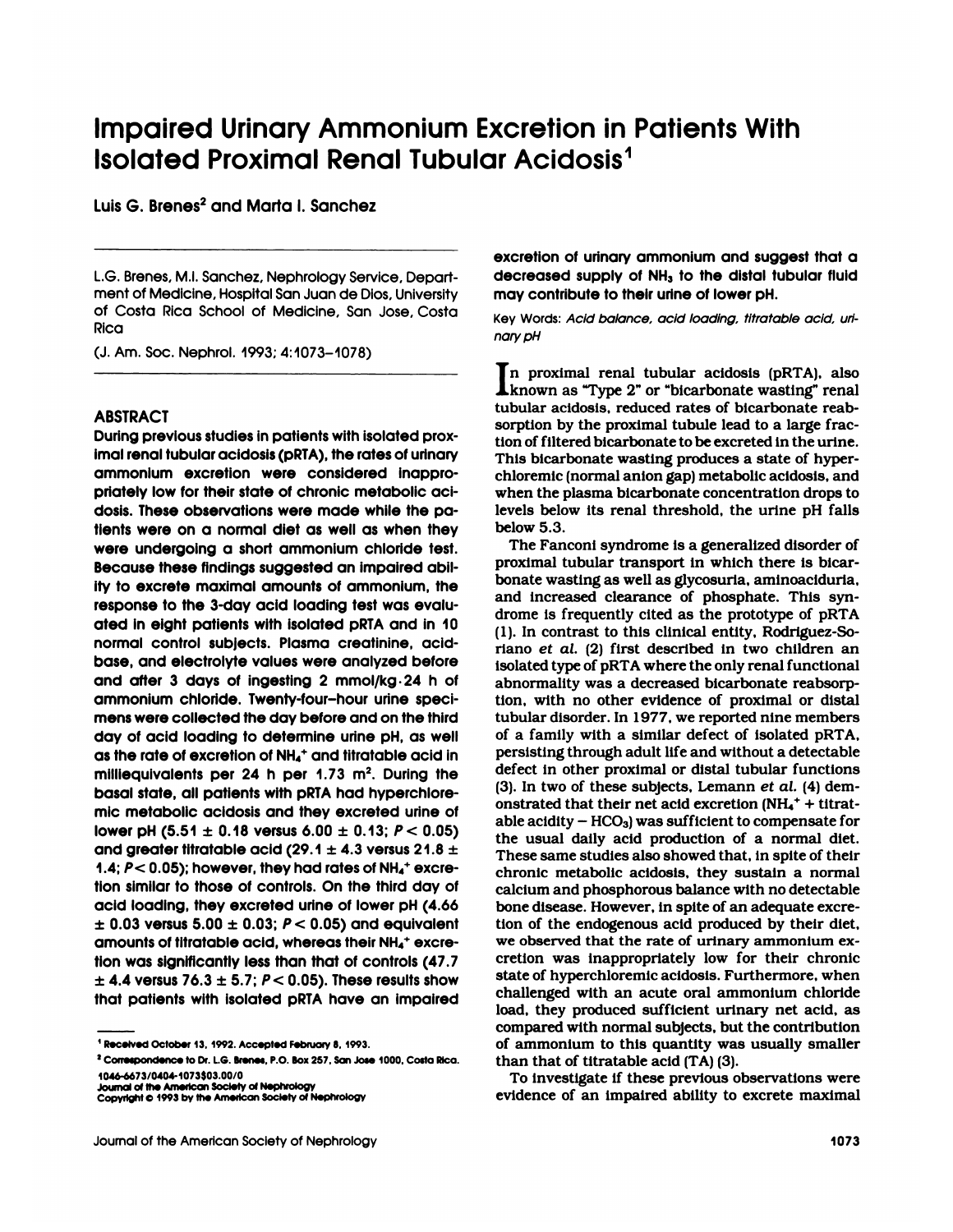Ammonium in Renal Tubular Acidosis<br>amounts of urinary ammonium, we submitted them two<br>to the 3-day NH<sub>4</sub>Cl loading test as described by Elk- wer the state interest research across and the 3-day NH<sub>4</sub>Cl loading test as described by Elk-<br>the 3-day NH<sub>4</sub>Cl loading test as described by Elk-<br>inton *et al.* (5). The data to be reported in this article amounts of urinary ammonium, we submitted them<br>to the 3-day NH<sub>4</sub>Cl loading test as described by Elk-<br>inton *et al*. (5). The data to be reported in this article<br>indicate that this sustained acid challenge to patients amounts of urinary ammonium, we submitted them<br>to the 3-day NH<sub>4</sub>Cl loading test as described by Elk-<br>inton *et al*. (5). The data to be reported in this article<br>indicate that this sustained acid challenge to patients<br>with amounts of urinary ammonium, we submitted the<br>to the 3-day NH<sub>4</sub>Cl loading test as described by El<br>inton *et al*. (5). The data to be reported in this artic<br>indicate that this sustained acid challenge to patier<br>with isolat to the 3-day NH<sub>4</sub>Cl loading test as described by Elk-<br>inton *et al.* (5). The data to be reported in this article<br>indicate that this sustained acid challenge to patients<br>with isolated pRTA resulted in a lower rate of exc inton *et al.* (5). The data to be reported in this article indicate that this sustained acid challenge to patients with isolated pRTA resulted in a lower rate of excretion of  $NH_4^+$ , despite a more severe acidosis and a population.

# **METHODS**

The control subjects were seven men and three women, all members of the medical and nursing staff of our hospital. Their ages ranged from 22 to  $58$  vr. **METHODS**<br>The control subjects were seven men and three<br>women, all members of the medical and nursing staff<br>of our hospital. Their ages ranged from 22 to 58 yr.<br>The eight subjects with isolated pRTA, four men and The control subjects were seven men and three<br>women, all members of the medical and nursing staff<br>of our hospital. Their ages ranged from 22 to 58 yr.<br>The eight subjects with isolated pRTA, four men and<br>four women, include The control subjects were seven men and three<br>women, all members of the medical and nursing staff<br>of our hospital. Their ages ranged from 22 to 58 yr.<br>The eight subjects with isolated pRTA, four men and<br>four women, include women, all members of the medical and nursing staff<br>of our hospital. Their ages ranged from 22 to 58 yr.<br>The eight subjects with isolated pRTA, four men and<br>four women, included six patients of the previously<br>described fam of our hospital. Their ages ranged from 22 to 58 yr.<br>The eight subjects with isolated pRTA, four men and<br>four women, included six patients of the previously<br>described family (3), plus two newly found members<br>detected after four women, included six patients of the previously described family (3), plus two newly found members detected after the original report. They were from 22 to 60 yr of age, well nourished, and entirely asymptomatic. The t four women, included six patients of the previously<br>described family (3), plus two newly found members<br>detected after the original report. They were from 22<br>to 60 yr of age, well nourished, and entirely asymp-<br>tomatic. The described family (3), plus two newly found members<br>detected after the original report. They were from 22<br>to 60 yr of age, well nourished, and entirely asymp-<br>tomatic. The two new members as well as the other<br>six reported c detected after the original report. They were from 22<br>to 60 yr of age, well nourished, and entirely asymp-<br>tomatic. The two new members as well as the other<br>six reported cases, fulfilled the criteria of isolated<br>pRTA as de to 60 yr of age, well nourished, and entirely asymptomatic. The two new members as well as the other six reported cases, fulfilled the criteria of isolated pRTA as described in Table 1. Informed consent was obtained from a tomatic. The two new members as well as the other<br>six reported cases, fulfilled the criteria of isolated<br>pRTA as described in Table 1. Informed consent was<br>obtained from all participants, and these studies<br>were done with t pRTA as described in Table 1. Informed consent was<br>
obtained from all participants, and these studies<br>
were done with the approval of the Committee on<br>
Human Research of Hospital San Juan de Dios and<br>
in accordance with t in accordance with the principles of the Declaration obtained from all participants, and these studies<br>were done with the approval of the Committee on<br>Human Research of Hospital San Juan de Dios and<br>in accordance with the principles of the Declaration<br>of Helsinki. No medicat were done with the approval of the Committee on<br>Human Research of Hospital San Juan de Dios and<br>in accordance with the principles of the Declaration<br>of Helsinki. No medication was taken for at least 2<br>wk before these studi Human Research of Hospital San Juan de Dios and<br>in accordance with the principles of the Declaration<br>of Helsinki. No medication was taken for at least 2<br>wk before these studies, and all participants were<br>instructed to adhe in accordance with the principles of the Declaration<br>of Helsinki. No medication was taken for at least 2<br>wk before these studies, and all participants were<br>instructed to adhere to their regular diet, consume<br>fluids *ad lib* of Helsinki. No medication was taken for at least 2<br>wk before these studies, and all participants were<br>instructed to adhere to their regular diet, consume<br>fluids ad libitum, and perform their daily activities<br>as usual. The wk before these studies, and all participants were<br>instructed to adhere to their regular diet, consume<br>fluids ad libitum, and perform their daily activities<br>as usual. The protocol had two phases; the first con-<br>sisted of a instructed to adhere to their regular diet, consume<br>fluids ad libitum, and perform their daily activities<br>as usual. The protocol had two phases; the first con-<br>sisted of a basal period, and the second phase fol-<br>lowed the fluids *ad libitum*, and perform their daily activities<br>as usual. The protocol had two phases; the first con-<br>sisted of a basal period, and the second phase fol-<br>lowed the ingestion of ammonium chloride for 3 days.<br>On the as usual. The protocol had two phases; the first consisted of a basal period, and the second phase followed the ingestion of ammonium chloride for 3 days On the first day of the study, the collection of a 24-<br>urine specime sisted of a basal period, and the second phase fol-<br>lowed the ingestion of ammonium chloride for 3 days.<br>On the first day of the study, the collection of a 24-h<br>urine specimen was started after the 6:00 a.m. sam-<br>ple was d lowed the ingestion of ammonium chloride for 3 days.<br>On the first day of the study, the collection of a 24-h<br>urine specimen was started after the 6:00 a.m. sam-<br>ple was discarded. All urine samples were preserved<br>under thy On the first day of the study, the collection of a 24-h<br>urine specimen was started after the 6:00 a.m. sam-<br>ple was discarded. All urine samples were preserved<br>under thymol and mineral oil in tightly capped and<br>refrigerate Die was alscarded. All urine samples were preserved<br>
under thymol and mineral oil in tightly capped and<br>
refrigerated bottles. During the first morning, be-<br> **TABLE 1. Criteria for selection of patients as having**<br>
isolate

refrigerated bottles. During the first morning, be-<br>TABLE 1. Criteria for selection of patients as having<br>isolated pRTA

| Creatinine Clearance (mL/min 01.73 m <sup>2</sup> )                               | >75                   |
|-----------------------------------------------------------------------------------|-----------------------|
| Plasma Bicarbonate (mEq/L)                                                        | 18                    |
| Plasma pH                                                                         | 27.37                 |
| Plasma Anion Gap (mEq/L)                                                          | 8 to 16               |
| Plasma K (mEg/L)                                                                  | $3.5 \text{ to } 4.8$ |
| FEFB <sup><math>\alpha</math></sup> at Plasma (HCO <sub>3</sub> ) of 23 mEq/L (%) | >15                   |
| Tubular Reabsorption of Phosphate (%)                                             | >85                   |
| Glucosuria                                                                        | Absent                |
| Aminoaciduria                                                                     | <b>Absent</b>         |
| Hypercalciuria                                                                    | <b>Absent</b>         |
| <b>Nephrocalcinosis</b>                                                           | Absent                |
| Urine pH at Plasma (HCO <sub>3</sub> ) of $<$ 18 mEq/L (U)                        | < 5.3                 |
| Maximal Urine Osmolality (mosM/kg $H_2O$ )                                        | > 800                 |

tween 8:00 and 9:00 a.m. and while the subjects tween 8:00 and 9:00 a.m. and while the subjects<br>were in the fasting state, an arterialized blood sample<br>was obtained to determine their basal plasma creattween 8:00 and 9:00 a.m. and while the subjects<br>were in the fasting state, an arterialized blood sample<br>was obtained to determine their basal plasma creat-<br>inine, acid-base, and electrolyte composition. After<br>this procedu tween 8:00 and 9:00 a.m. and while the subjects<br>were in the fasting state, an arterialized blood sample<br>was obtained to determine their basal plasma creat-<br>inine, acid-base, and electrolyte composition. After<br>this procedur tween 8:00 and 9:00 a.m. and while the subject<br>were in the fasting state, an arterialized blood sampl<br>was obtained to determine their basal plasma creat<br>inine, acid-base, and electrolyte composition. After<br>this procedure, were in the fasting state, an arterialized blood sample<br>was obtained to determine their basal plasma creat-<br>inine, acid-base, and electrolyte composition. After<br>this procedure, each subject ingested 2.0 mmol/kg·<br>24 h of am was obtained to determine their basal plasma creat-<br>inine, acid-base, and electrolyte composition. After<br>this procedure, each subject ingested 2.0 mmol/kg.<br>24 h of ammonium chloride, which was dispensed in<br>gelatin capsules inine, acid-base, and electical<br>this procedure, each subject<br>24 h of ammonium chloride<br>gelatin capsules and admin<br>doses throughout the day.<br>On the third day of amn is procedure, each subject ingested 2.0 mmol/kg·<br>I h of ammonium chloride, which was dispensed in<br>latin capsules and administered in four divided<br>ses throughout the day.<br>On the third day of ammonium chloride loading,<br>nothe

24 h of ammonium chloride, which was dispensed in<br>gelatin capsules and administered in four divided<br>doses throughout the day.<br>On the third day of ammonium chloride loading<br>another 24-h urine specimen was collected. The pro gelatin capsules and administered in four divided<br>doses throughout the day.<br>On the third day of ammonium chloride loading,<br>another 24-h urine specimen was collected. The pro-<br>tocol ended on the following morning after anot doses throughout the day.<br>
On the third day of ammonium chl<br>
another 24-h urine specimen was colle<br>
tocol ended on the following morning<br>
arterialized blood sample was obtained another 24-h urine specime<br>tocol ended on the followir<br>arterialized blood sample w<br>Analytical Techniques<br>Analytical methods for ele

arterialized blood sample was obtained.<br>
Analytical Techniques<br>
Analytical methods for electrolytes, creatinine, and<br>
ammonium were done as previously reported (3).<br>
Blood pH and Pco<sub>2</sub> were determined anaerobically at ammonlum were done as previously reported (3). Analytical Techniques<br>Analytical methods for electrolytes, creatinine, and<br>ammonium were done as previously reported (3).<br>Blood pH and Pco<sub>2</sub> were determined anaerobically at<br>37°C with a Corning 168 pH/Blood Gas Analyzer Analytical nechniques<br>
Analytical methods for electrolytes, creatinine, and<br>
ammonium were done as previously reported (3).<br>
Blood pH and Pco<sub>2</sub> were determined anaerobically at<br>
37°C with a Corning 168 pH/Blood Gas Analyz Analytical methods for electrolytes, creatinine, and<br>ammonium were done as previously reported (3).<br>Blood pH and Pco<sub>2</sub> were determined anaerobically at<br>37°C with a Corning 168 pH/Blood Gas Analyzer<br>(Medfield, MA), wherea ammonium were done as previously reported<br>Blood pH and Pco<sub>2</sub> were determined anaerobically<br>37°C with a Corning 168 pH/Blood Gas Analy<br>(Medfield, MA), whereas plasma bicarbonate was explaned from these values according to Blood pH and Pco<sub>2</sub> were determined anaerobically at 37°C with a Corning 168 pH/Blood Gas Analyzer<br>(Medfield, MA), whereas plasma bicarbonate was cal-<br>culated from these values according to the Hender-<br>son-Hasselbalch equ 37°C with a Corning 168 pH/Blood Gas Ana<br>(Medfield, MA), whereas plasma bicarbonate was<br>culated from these values according to the Her<br>son-Hasselbalch equation, with a carbon dioxide<br>ubility coefficient of 0.0301 and a pK' ledfield, MA), whereas plasma bicarbonate was callated from these values according to the Hender-<br>n-Hasselbalch equation, with a carbon dioxide sol-<br>ility coefficient of 0.0301 and a pK'<sub>a</sub> of 6.1.<br>Urine pH and titratable son-Hasselbalch equation, with a carbon dioxide solubility coefficient of 0.0301 and a  $pK'$ <sub>a</sub> of 6.1.<br>Urine  $pH$  and titratable acidity were measured at

son-Hasselbalch equation, with a carbon<br>ubility coefficient of 0.0301 and a pK'<sub>a</sub> of<br>Urine pH and titratable acidity were n<br>room temperature with an automatic ti<br>822; Radiometer, Copenhagen, Denmark Urine pH and titr<br>1922: Radiometer, C<br>202: Radiometer, C<br>Data Analysis<br>The plasma data

Data Analysis<br>The plasma data pertaining to each subject are<br>shown during the basal state and after 3 days of acid loading. The urine pH, together with the excretion Data Analysis<br>The plasma data pertaining to each subject are<br>shown during the basal state and after 3 days of acid<br>loading. The urine pH, together with the excretion<br>rates of phosphate, ammonium (NH<sub>4</sub><sup>+</sup>), and TA, is Distributed Antility and the phasma data pertaining to each subject are shown during the basal state and after 3 days of acid loading. The urine pH, together with the excretion rates of phosphate, ammonium  $(NH_4^+)$ , and T The plasma data pertaining to each subject are<br>shown during the basal state and after 3 days of acid<br>loading. The urine pH, together with the excretion<br>rates of phosphate, ammonium  $(NH_4^+)$ , and TA, is<br>given for all of th shown during the basal state and after 3 doading. The urine pH, together with the rates of phosphate, ammonium (NH<sub>4</sub><sup>+</sup>), agiven for all of the participants before a third day of ammonium chloride ingestion. The mean and ading. The urine pH, together with the excretion<br>tes of phosphate, ammonium (NH<sub>4</sub><sup>+</sup>), and TA, is<br>ven for all of the participants before and on the<br>ird day of ammonium chloride ingestion.<br>The mean and SE of each set of pl

rates of phosphate, ammonium (NH<sub>4</sub><sup>+</sup>), and TA, given for all of the participants before and on t<br>third day of ammonium chloride ingestion.<br>The mean and SE of each set of plasma and urina<br>values were calculated for both g given for all of the participants before and on the<br>third day of ammonium chloride ingestion.<br>The mean and SE of each set of plasma and urinary<br>values were calculated for both groups. The differ-<br>ences between the means of third day of ammonium chloride ingestion.<br>The mean and SE of each set of plasma and urinary<br>values were calculated for both groups. The differ-<br>ences between the means of the two groups were<br>compared, as were those corresp values were calculated for both groups. The differences between the means of the two groups were compared, as were those corresponding to the two phases of the study within each group. The differences between mean values values were calculated for both groups. The differences between the means of the two groups were compared, as were those corresponding to the two phases of the study within each group. The differences between mean values w ences between the means of the two groups we<br>compared, as were those corresponding to the ty<br>phases of the study within each group. The differences between mean values were analyzed by the<br>test for paired and unpaired data compared, as were those corresponding to the two<br>phases of the study within each group. The differ-<br>ences between mean values were analyzed by the *t*<br>test for paired and unpaired data as appropriate.<br>Significance was desi phases of the study within each group. The differences between mean values were analyzed by the *t* test for paired and unpaired data as appropriate. Significance was designated as  $P < 0.05$ . All statistics were done with ences between mean v<br>test for paired and u<br>Significance was design<br>were done with the Sta<br>Inc., Calabasas, CA).

# RESULTS

Fractional excretion of filtered bicarbonate; HCO<sub>3</sub>, bicarbonate con-<br>
ulation of San Jose, Costa Rica, which is at an alti-<br>
ulation of San Jose, Costa Rica, which is at an alti-<br>
Volume 4 · Number 4 · 1993 were done with the Stat View<sup>®</sup> Program (Brain Power<br>Inc., Calabasas, CA).<br>RESULTS<br>All 18 subjects tolerated the ammonium chloride<br>capsules without incident. The values obtained in<br>the 10 control subjects for plasma creati RESULTS<br>
All 18 subjects tolerated the ammonium chloride<br>
capsules without incident. The values obtained in<br>
the 10 control subjects for plasma creatinine, phos-RESULTS<br>All 18 subjects tolerated the ammonium chloric<br>capsules without incident. The values obtained<br>the 10 control subjects for plasma creatinine, pho<br>phate, acid-base, and electrolytes before and aft All 18 subjects tolerated the ammonium chloride<br>capsules without incident. The values obtained in<br>the 10 control subjects for plasma creatinine, phos-<br>phate, acid-base, and electrolytes before and after<br>the ingestion of NH All 18 subjects tolerated the ammonium chloride<br>capsules without incident. The values obtained in<br>the 10 control subjects for plasma creatinine, phos-<br>phate, acid-base, and electrolytes before and after<br>the ingestion of NH capsules without incident. The values obtained in<br>the 10 control subjects for plasma creatinine, phos-<br>phate, acid-base, and electrolytes before and after<br>the ingestion of NH<sub>4</sub>Cl are provided in Table 2. All<br>values in the the 10 control subjects for plasma creatinine, phos-<br>phate, acid-base, and electrolytes before and after<br>the ingestion of NH<sub>4</sub>Cl are provided in Table 2. All<br>values in the basal state fall in the usual normal<br>range; we em phate, acid-base, and electrolytes before and after<br>the ingestion of NH<sub>4</sub>Cl are provided in Table 2. All<br>values in the basal state fall in the usual normal<br>range; we emphasize that their blood pH, Pco<sub>2</sub>, and<br>plasma bicar the ingestion of NH<sub>4</sub>Cl are provided in Table 2. Al<br>values in the basal state fall in the usual norma<br>range; we emphasize that their blood pH, Pco<sub>2</sub>, and<br>plasma bicarbonate were the same as previously re<br>ported from our values in the basal state fall in the usual normal<br>range; we emphasize that their blood pH, Pco<sub>2</sub>, and<br>plasma bicarbonate were the same as previously re-<br>ported from our laboratory for the normal adult pop-<br>ulation of San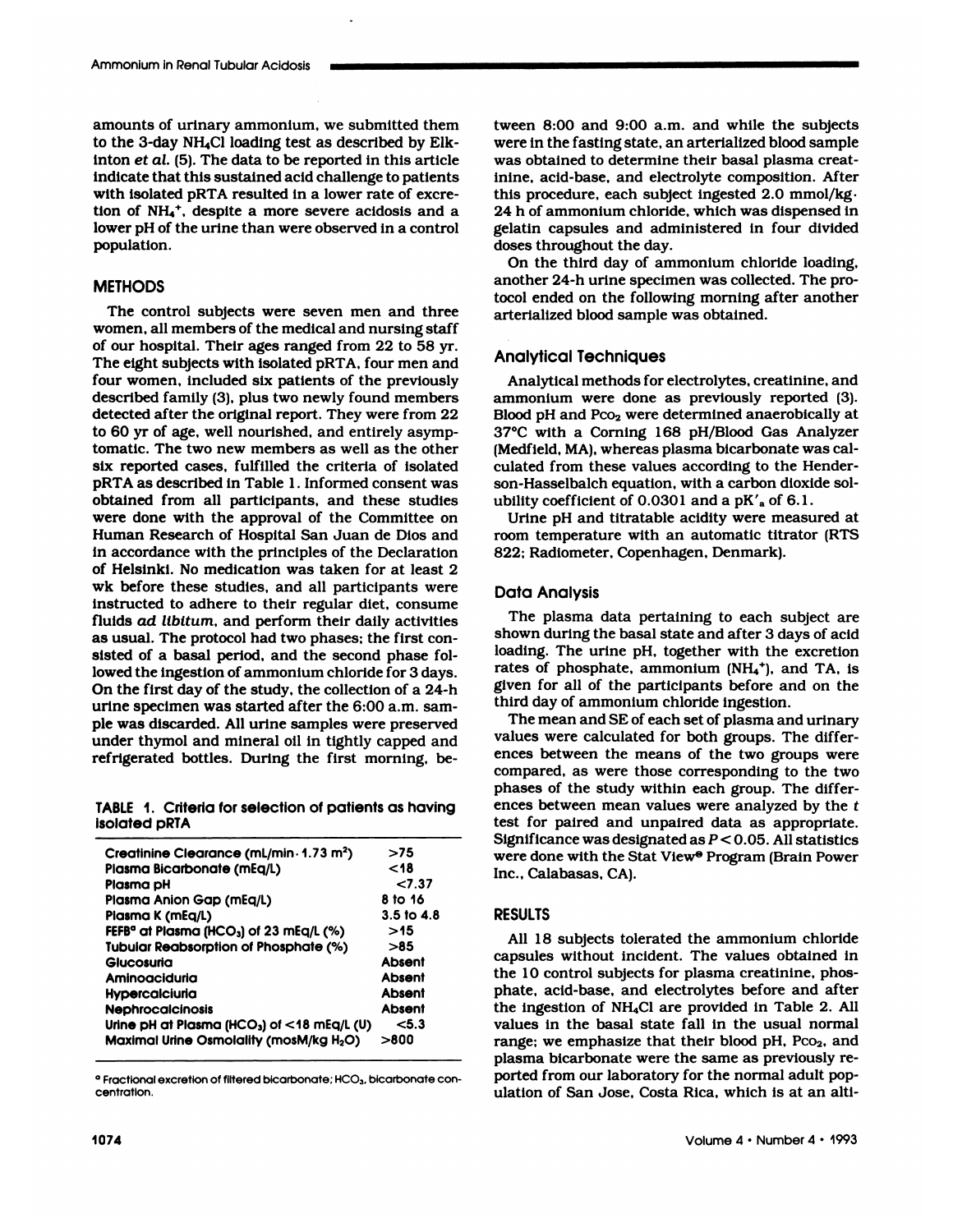tude of 1,200 m (6). After the third day of acid load-<br>ing, all subjects had a significant fall in their plasma tude of 1,200 m (6). After the third day of acid load-<br>ing, all subjects had a significant fall in their plasma<br>pH and bicarbonate with an increase in chloride tude of 1,200 m (6). After the third day of acid loading, all subjects had a significant fall in their plasma<br>pH and bicarbonate with an increase in chloride<br>concentration, whereas no appreciable changes were tude of 1,200 m (6). After the third day of acid loading, all subjects had a significant fall in their plasma<br>pH and bicarbonate with an increase in chloride<br>concentration, whereas no appreciable changes were<br>observed in p tude of 1,200 m (6). After the third day of acid loading, all subjects had a significant fall in their plasma<br>pH and bicarbonate with an increase in chloride<br>concentration, whereas no appreciable changes were<br>observed in p ing, all subjects had a sign<br>pH and bicarbonate with<br>concentration, whereas no<br>observed in plasma creati<br>potassium, or anion gap.<br>Table 3 gives similar ty I and bicarbonate with an increase in chloride<br>ncentration, whereas no appreciable changes were<br>served in plasma creatinine, phosphate, sodium,<br>tassium, or anion gap.<br>Table 3 gives similar types of data for the eight<br>bject

concentration, whereas no appreciable changes were<br>observed in plasma creatinine, phosphate, sodium,<br>potassium, or anion gap.<br>Table 3 gives similar types of data for the eight<br>subjects with isolated pRTA. During the basal observed in plasma creatinine, phosphate, sodium,<br>potassium, or anion gap.<br>Table 3 gives similar types of data for the eight<br>subjects with isolated pRTA. During the basal state,<br>they had hyperchloremic metabolic acidosis, potassium, or anion gap.<br>Table 3 gives similar types of data for the eight<br>subjects with isolated pRTA. During the basal state,<br>they had hyperchloremic metabolic acidosis, but the<br>other plasma values were no different from Table 3 gives similar types of data for the eight<br>subjects with isolated pRTA. During the basal state,<br>they had hyperchloremic metabolic acidosis, but the<br>other plasma values were no different from those of<br>control subject subjects with isolated pRTA. During the basal stat<br>they had hyperchloremic metabolic acidosis, but th<br>other plasma values were no different from those  $\alpha$ <br>control subjects. A similar effect of ammonium chl<br>ride loading wa they had hyperchloremic metabolic acidosis, but the<br>other plasma values were no different from those of<br>control subjects. A similar effect of ammonium chlo-<br>ride loading was also observed in these individuals,<br>because afte other plasma values were no different from those of<br>control subjects. A similar effect of ammonium chlo-<br>ride loading was also observed in these individuals,<br>because after the third day, a greater degree of hy-<br>perchloremi control subjects. A similar effect of ammonium ch<br>ride loading was also observed in these individua<br>because after the third day, a greater degree of l<br>perchloremic metabolic acidosis was present with<br>significant alteration nents. Significant alterations in the other plasma compo-<br>
TABLE 2. Plasma values in 10 control subjects before (B) and after (A) 3 days of NH<sub>4</sub>CI loading

The urinary pH, as well as the excretion rates for<br>The urinary pH, as well as the excretion rates for<br>TA ammonium (NH<sub>4</sub><sup>+</sup>), and phosphate, is given in The urinary pH, as well as the excretion rates for<br>TA ammonium (NH<sub>4</sub><sup>+</sup>), and phosphate, is given in<br>Table 4 for all 18 participants. It also shows the mean The urinary pH, as well as the excretion rates for<br>TA ammonium (NH<sub>4</sub><sup>+</sup>), and phosphate, is given in<br>Table 4 for all 18 participants. It also shows the mean<br> $\pm$  SE of these determinations for both groups of The urinary pH, as well as the excretion rates for<br>TA ammonium ( $NH<sub>4</sub>$ <sup>+</sup>), and phosphate, is given in<br>Table 4 for all 18 participants. It also shows the mean<br> $\pm$  SE of these determinations for both groups of<br>subject The urinary pH, as well as the excretion rates for<br>TA ammonium (NH<sub>4</sub><sup>+</sup>), and phosphate, is given in<br>Table 4 for all 18 participants. It also shows the mean<br> $\pm$  SE of these determinations for both groups of<br>subjects and TA ammonium (NH<sub>4</sub><sup>+</sup>), and phosphate, is given in Table 4 for all 18 participants. It also shows the mean  $\pm$  SE of these determinations for both groups of subjects and for each phase of the study, along with the statis

subjects and for each phase of the study, along with<br>the statistical significance of the differences between<br>means.<br>Table 4 demonstrates that, during the basal state<br>both groups had similar rates of phosphate excretion<br>but the statistical significance of the differences between<br>means.<br>Table 4 demonstrates that, during the basal state,<br>both groups had similar rates of phosphate excretion,<br>but the patients with pRTA produced more TA be-<br>cause means.<br>Table 4 demonstrates that, during the basal state,<br>both groups had similar rates of phosphate excretion,<br>but the patients with pRTA produced more TA be-<br>cause of lower urine pH (5.51 versus 6.00). On the<br>other hand, Table 4 demonstrates that, during the basal state,<br>both groups had similar rates of phosphate excretion,<br>but the patients with pRTA produced more TA be-<br>cause of lower urine pH  $(5.51 \text{ versus } 6.00)$ . On the<br>other hand, despi both groups had similar rates of phosphate excretion,<br>but the patients with pRTA produced more TA be-<br>cause of lower urine pH (5.51 versus 6.00). On the<br>other hand, despite their stated chronic acidosis, they<br>had NH<sub>4</sub><sup>+</sup> subjects. use of lower urine pH (5.51 versus 6.00). On the<br>her hand, despite their stated chronic acidosis, the<br>id NH<sub>4</sub><sup>+</sup> excretion rates similar to those of contro<br>ibjects.<br>On the third day of ammonium chloride ingestion<br>e two gr other hand, despite their stated chronic acidosis, they<br>had NH<sub>4</sub>+ excretion rates similar to those of control<br>subjects.<br>On the third day of ammonium chloride ingestion,<br>the two groups had similar rates of phosphate and

| <b>NH<sub>4</sub>CI</b><br>No. | Creatinine<br>(mg/dL) |     | pH   |              | P <sub>co<sub>2</sub></sub><br>(mm Hg) |     | HCO <sub>3</sub><br>(mEq/L) |       |     | Na <sup>+</sup><br>(mEq/L) | $K^+$<br>(mEq/L) |              | $CI^-$<br>(mEq/L) |             | P<br>(mmol/L) |      |
|--------------------------------|-----------------------|-----|------|--------------|----------------------------------------|-----|-----------------------------|-------|-----|----------------------------|------------------|--------------|-------------------|-------------|---------------|------|
|                                | в                     | A   | В    | A            | в                                      | A   | В                           | A     | В   | A                          | B                | $\mathbf{A}$ | В                 | A           | в             | A    |
|                                | 0.7                   | 0.8 | 7.44 | 7.36         | 32                                     | 29  | 21.3                        | 16.1  | 139 | 137                        | 4.2              | 4.0          | 100               | 105         | 1.2           | 1.4  |
| 2                              | 1.2                   | 1.1 | 7.40 | 7.37         | 37                                     | 36  | 22.6                        | 20.7  | 136 | 138                        | 3.5              | 3.9          | 103               | 110         | 1.3           | 1.1  |
| 3                              | 1.0                   | 0.8 | 7.43 | 7.35         | 38                                     | 40  | 25.3                        | 21.6  | 137 | 136                        | 4.6              | 3.6          | 100               | 102         | 0.9           | 1.3  |
| 4                              | 0.6                   | 1.4 | 7.44 | 7.38         | 37                                     | 35  | 25.5                        | 20.4  | 144 | 140                        | 3.7              | 4.6          | 107               | 109         | 1.2           | 1.4  |
| 5                              | 1.0                   | 1.0 | 7.41 | 7.32         | 35                                     | 39  | 24.1                        | 19.5  | 136 | 136                        | 4.0              | 3.6          | 100               | 102         | 1.5           | 1.2  |
| 6                              | 1.1                   | 1.4 | 7.42 | 7.35         | 41                                     | 39  | 26.5                        | 21.4  | 137 | 140                        | 3.7              | 4.4          | 104               | 111         | 1.4           | 1.4  |
| 7                              | 0.9                   | 0.7 | 7.44 | 7.38         | 35                                     | 33  | 23.4                        | 19.1  | 142 | 138                        | 3.6              | 3.6          | 104               | 106         | 1.0           | 1.3  |
| 8                              | 0.6                   | 1.1 | 7.41 | 7.31         | 32                                     | 31  | 20.5                        | 15.3  | 135 | 138                        | 4.6              | 4.0          | 99                | 108         | 1.1           | 1.5  |
| 9                              | 0.9                   | 0.8 | 7.38 | 7.38         | 42                                     | 32  | 24.5                        | 18.2  | 136 | 137                        | 4.2              | 4.6          | 100               | 106         | 1.3           | 1.1  |
| 10                             | 1.1                   | 0.7 | 7.39 | 7.32         | 35                                     | 36  | 20.6                        | 18.6  | 138 | 140                        | 4.4              | 3.7          | 104               | 108         | 0.9           | 1.1  |
| Mean                           | 0.9                   | 1.0 | 7.42 | $7.35^\circ$ | 36                                     | 35  | 23.4                        | 19.1° | 138 | 138                        | 4.1              | 4.0          | 102               | $107^\circ$ | 1.2           | 1.3  |
| SE                             | 0.1                   | 0.1 | 0.01 | 0.01         | 1.0                                    | 1.2 | 0.7                         | 0.7   | 1   | 0.5                        | 0.1              | 0.1          | 0.8               | 1           | 0.07          | 0.04 |

| <b>NH<sub>4</sub>CI</b><br>No. | Creatinine<br>(mg/dL) |     | pH   |                   | Pco <sub>2</sub><br>(mm Hg) |     | HCO <sub>3</sub><br>(mEq/L) |       | Na <sup>+</sup><br>(mEq/L) |     | $K^+$<br>(mEq/L) |                  | $CI^-$<br>(mEq/L) |      | P<br>(mmol/L) |      |
|--------------------------------|-----------------------|-----|------|-------------------|-----------------------------|-----|-----------------------------|-------|----------------------------|-----|------------------|------------------|-------------------|------|---------------|------|
|                                | в                     | A   | B    | A                 | B                           | A   | в                           | A     | B                          | A   | В                | A                | в                 | A    | B             | A    |
| 1                              | 0.8                   | 0.9 | 7.28 | 7.21              | 27                          | 20  | 12.1                        | 7.8   | 139                        | 138 | 3.5              | 4.1              | 117               | 117  | 1.0           | 1.4  |
| $\mathbf{2}$                   | 0.6                   | 0.9 | 7.35 | 7.24              | 28                          | 33  | 15.2                        | 13.7  | 142                        | 140 | 4.2              | 3.9 <sup>2</sup> | 111               | 113  | 1.4           | 1.3  |
| 3                              | 0.9                   | 0.8 | 7.29 | 7.31              | 35                          | 30  | 16.8                        | 14.8  | 137                        | 136 | 4.0              | 3.8              | 109               | 110  | 1.3           | 1.0  |
| 4                              | 1.1                   | 1.4 | 7.34 | 7.34              | 32                          | 24  | 17.0                        | 12.3  | 136                        | 140 | 3.8              | 3.6              | 111               | 114  | 1.2           | 1.4  |
| 5                              | 1.1                   | 1.1 | 7.32 | 7.21              | 30                          | 33  | 14.9                        | 12.6  | 139                        | 141 | 4.0              | 4.3              | 112               | 116  | 1.0           | 0.9  |
| 6                              | 0.6                   | 1.0 | 7.36 | 7.30              | 30                          | 26  | 16.5                        | 12.2  | 140                        | 140 | 3.6              | 3.9              | 110               | 113  | 1.5           | 1.2  |
| 7                              | 0.9                   | 0.7 | 7.36 | 7.32              | 24                          | 19  | 13.2                        | 9.2   | 137                        | 138 | 4.1              | 4.0              | 111               | 117  | 1.1           | 1.1  |
| 8                              | 1.2                   | 1.5 | 7.31 | 7.28              | 34                          | 27  | 16.6                        | 12.3  | 138                        | 141 | 3.6              | 4.0              | 112               | 116  | 1.2           | 1.5  |
| <b>Mean</b>                    | 0.9                   | 1.0 | 7.33 | 7.28 <sup>o</sup> | 30                          | 26  | 15.3                        | 11.9° | 139                        | 139 | 3.9              | 3.9              | 111               | 115° | 1.2           | 1.2  |
| SE                             | 0.1                   | 0.1 | 0.01 | 0.02              | 1.3                         | 1.9 | 0.1                         | 0.8   | 0.6                        | 0.6 | 0.1              | 0.1              |                   |      | 0.06          | 0.08 |

**<sup>0</sup>** Different from B at the <sup>P</sup> **<sup>&</sup>lt;** 0.05 level.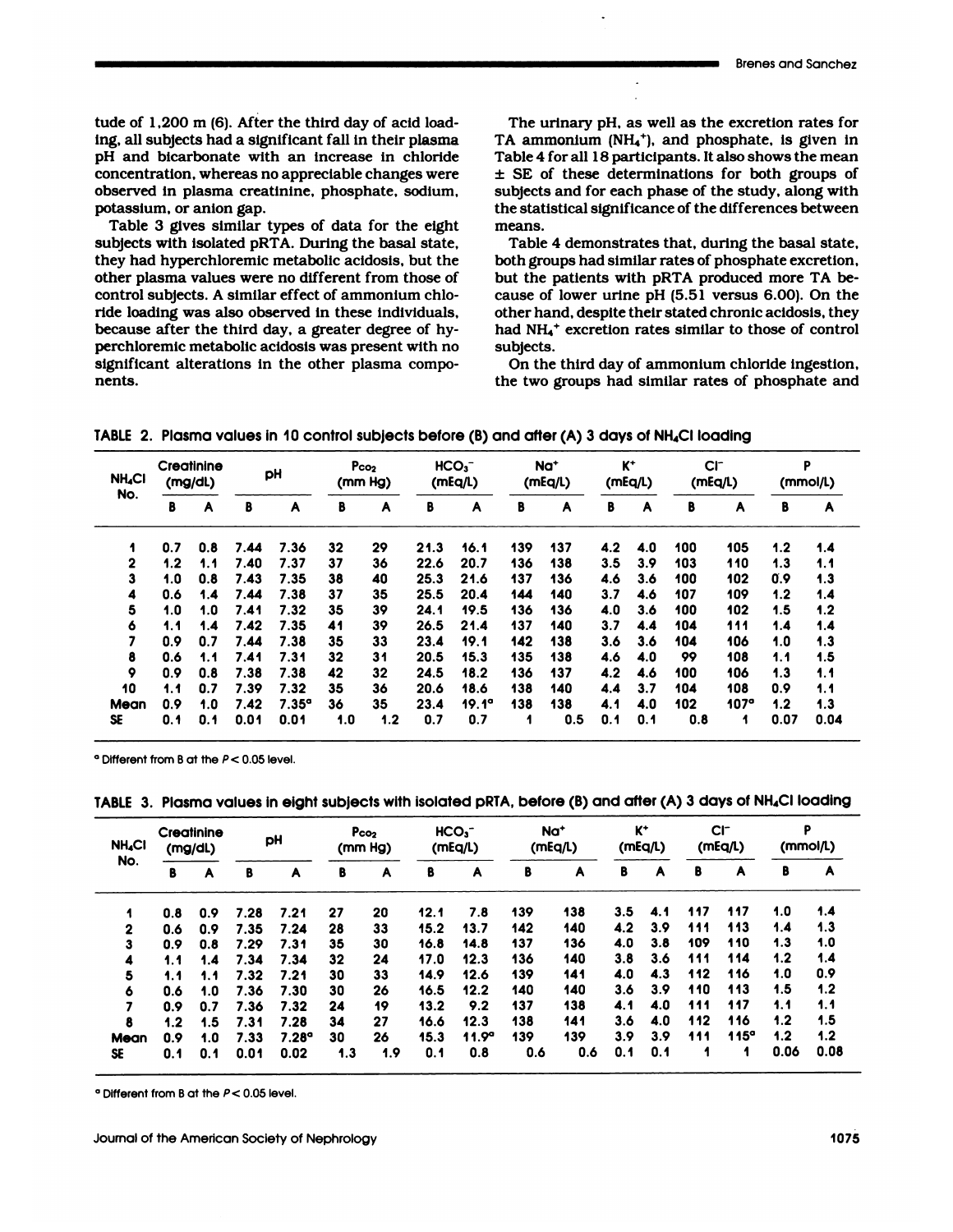|                                   |                                      | <b>10 Control Subjects</b>          |                                     |                                     |                                      |                                     |                                         |                                                  |                                     | 8 Patients With Isolated pRTA |                              |                     |                                   |                     |                                  |                          |  |  |
|-----------------------------------|--------------------------------------|-------------------------------------|-------------------------------------|-------------------------------------|--------------------------------------|-------------------------------------|-----------------------------------------|--------------------------------------------------|-------------------------------------|-------------------------------|------------------------------|---------------------|-----------------------------------|---------------------|----------------------------------|--------------------------|--|--|
| No.                               |                                      | <b>Basal</b>                        |                                     |                                     |                                      | 3rd Day of NH <sub>4</sub> CI       |                                         |                                                  |                                     | <b>Basal</b>                  |                              |                     | 3rd Day of NH <sub>4</sub> CI     |                     |                                  |                          |  |  |
|                                   | <b>UpH</b><br>(ሀ)                    | TA<br>( r )                         | $NHa$ +<br>(1)                      | P<br>( r )                          | <b>UpH</b><br>(ሀ)                    | 1A<br>( r)                          | $NHa$ <sup>+</sup><br>$\left( r\right)$ | P<br>( r )                                       | <b>UpH</b><br>(ሀ)                   | TA<br>(1)                     | $NH_4$ <sup>+</sup><br>( r ) | P<br>(1)            | <b>UpH</b><br>(ሀ)                 | TA<br>(1)           | $NH_4$ <sup>+</sup><br>(1)       | P<br>(1)                 |  |  |
| 1                                 | 5.77                                 | 23.3                                | 32.4                                | 22.2                                | 4.76                                 | 38.0                                | 48.4                                    | 25.2                                             | 5.65                                | 23.0                          | 16.0                         | 20.8                | 4.60                              | 38.4                | 29.2                             | 26.2                     |  |  |
| 2                                 | 5.90                                 | 21.5                                | 17.8                                | 23.8                                | 5.02                                 | 41.6                                | 62.2                                    | 29.7                                             | 5.05                                | 19.0                          | 28.0                         | 16.9                | 4.55                              | 46.3                | 55.0                             | 26.9                     |  |  |
| 3                                 | 5.35                                 | 26.4                                | 37.4                                | 22.3                                | 5.08                                 | 39.6                                | 50.3                                    | 28.1                                             | 5.10                                | 32.0                          | 31.5                         | 22.4                | 4.71                              | 48.6                | 52.2                             | 29.4                     |  |  |
| 4                                 | 6.50                                 | 24.5                                | 30.1                                | 32.4                                | 5.00                                 | 42.5                                | 68.8                                    | 42.5                                             | 5.50                                | 23.0                          | 26.0                         | 21.5                | 4.60                              | 44.8                | 42.0                             | 27.9                     |  |  |
| 5                                 | 6.35                                 | 15.5                                | 12.3                                | 24.1                                | 5.00                                 | 45.8                                | 90.4                                    | 32.7                                             | 6.60                                | 27.0                          | 20.0                         | 42.6                | 4.65                              | 66.8                | 66.2                             | 48.2                     |  |  |
| 6                                 | 5.70                                 | 25.2                                | 25.0                                | 27.7                                | 5.10                                 | 53.4                                | 92.8                                    | 38.9                                             | 5.60                                | 22.0                          | 23.0                         | 20.8                | 4.70                              | 48.6                | 40.8                             | 34.4                     |  |  |
| 7                                 | 5.55                                 | 24.6                                | 38.0                                | 23.6                                | 4.88                                 | 48.8                                | 83.0                                    | 33.5                                             | 5.00                                | 57.0                          | 42.0                         | 35.6                | 4.80                              | 55.7                | 58.8                             | 41.1                     |  |  |
|                                   |                                      |                                     |                                     |                                     |                                      |                                     |                                         |                                                  |                                     |                               |                              |                     |                                   |                     |                                  | 28.6                     |  |  |
|                                   |                                      |                                     |                                     |                                     |                                      |                                     |                                         |                                                  |                                     |                               |                              |                     |                                   |                     |                                  |                          |  |  |
|                                   |                                      |                                     |                                     |                                     |                                      |                                     |                                         |                                                  |                                     |                               |                              |                     |                                   |                     |                                  |                          |  |  |
|                                   |                                      |                                     |                                     |                                     |                                      |                                     |                                         |                                                  |                                     |                               |                              |                     |                                   |                     |                                  | 32.8 <sup>b</sup><br>2.8 |  |  |
| 8<br>9<br>10<br>Mean<br><b>SE</b> | 6.25<br>6.30<br>6.35<br>6.00<br>0.13 | 25.6<br>14.7<br>16.3<br>21.8<br>1.4 | 51.3<br>29.6<br>33.0<br>30.7<br>3.5 | 36.6<br>24.8<br>25.4<br>26.3<br>1.5 | 5.02<br>5.12<br>5.04<br>5.00<br>0.03 | 54.5<br>57.6<br>37.2<br>45.9<br>2.3 | 86.5<br>99.5<br>80.7<br>76.3<br>5.7     | 38.9<br>42.0<br>28.6<br>34.1 <sup>b</sup><br>2.0 | 5.55<br>$5.51$ <sup>c</sup><br>0.18 | 29.4<br>$29.1^{\circ}$<br>4.3 | 29.4<br>27.0<br>2.8          | 26.2<br>25.9<br>3.8 | 4.70<br>4.66 <sup>d</sup><br>0.03 | 38.5<br>48.5<br>3.3 | 37.4<br>47.7 <sup>d</sup><br>4.4 |                          |  |  |

 $\sigma$  Different from basal control subjects at  $P < 0.05$ .<br>  $\sigma$  Different from control subjects on the third day of NH<sub>4</sub>Cl at  $P < 0.05$ .<br> **TA excretion, even though the patients with pRTA** aft<br> **had a lower urine pH** (4.6  $^{\circ}$  Different from control subjects on the third day of NH<sub>4</sub>Cl at  $P < 0.05$ <br>TA excretion, even though the patients with pRTA<br>had a lower urine pH (4.66 versus 5.00). If one con-<br>siders that phosphate has a pK<sub>2</sub>' of 6 TA excretion, even though the patients with pRTA<br>had a lower urine pH  $(4.66 \text{ versus } 5.00)$ . If one con-<br>siders that phosphate has a pK<sub>2</sub>' of 6.8, it can be<br>calculated quite easily that any fall in urine pH below TA excretion, even though the patients with pRTA after and a lower urine pH (4.66 versus 5.00). If one considers that phosphate has a  $pK_2'$  of 6.8, it can be tree calculated quite easily that any fall in urine pH below TA excretion, even though the patients with pRTA<br>had a lower urine pH (4.66 versus 5.00). If one con-<br>siders that phosphate has a  $pk_2'$  of 6.8, it can be<br>calculated quite easily that any fall in urine pH below<br>5.5 will p had a lower urine pH (4.66 versus 5.00). If one considers that phosphate has a  $pk_2'$  of 6.8, it can be calculated quite easily that any fall in urine pH below 5.5 will produce very little TA for each millimole of phospha siders that phosphate has a  $pK_2'$  of 6.8, it can be calculated quite easily that any fall in urine pH below 5.5 will produce very little TA for each millimole of phosphate excreted. For a simpler calculation of the cont calculated quite easily that any fall in urine pH below<br>5.5 will produce very little TA for each millimole of<br>phosphate excreted. For a simpler calculation of the<br>contribution of this phenomenon, see reference 14.<br>However, 5.5 will produce very little TA for each millimole of<br>phosphate excreted. For a simpler calculation of the<br>contribution of this phenomenon, see reference 14.<br>However, the most important observation in this<br>phase of the st phosphate excreted. For a simpler calculation of the<br>contribution of this phenomenon, see reference 14.<br>However, the most important observation in this<br>phase of the study was the fact that the patients with<br>pRTA excreted l contribution of this phenomenon, see reference 14.<br>However, the most important observation in this<br>phase of the study was the fact that the patients with<br>pRTA excreted less  $NH_4^+$  than the controls, even<br>though they had However, the most important<br>phase of the study was the fact tl<br>pRTA excreted less  $NH_4^+$  than<br>though they had a more sustaine<br>as well as a urine of lower pH.

# **DISCUSSION**

DISCUSSION<br>Previous studies in subjects with isolated pRT.<br>have shown normal values for most renal functions,<br>such as GFR, as well as their ability to reabsor DISCUSSION<br>Previous studies in subjects with isolated pRTA<br>have shown normal values for most renal functions,<br>such as GFR, as well as their ability to reabsorb<br>amino acids, glucose, and phosphate. Distal tubular Previous studies in subjects with isolated pRTA<br>have shown normal values for most renal functions,<br>such as GFR, as well as their ability to reabsorb<br>amino acids, glucose, and phosphate. Distal tubular<br>functions have been f Previous studies in subjects with isolated pRTA<br>have shown normal values for most renal functions,<br>such as GFR, as well as their ability to reabsorb<br>amino acids, glucose, and phosphate. Distal tubular<br>functions have been f have shown normal values for most renal functions,<br>such as GFR, as well as their ability to reabsorb<br>amino acids, glucose, and phosphate. Distal tubular<br>functions have been found normal by the capacity of<br>subjects with iso such as GFR, as well as their ability to reabsorb<br>amino acids, glucose, and phosphate. Distal tubular<br>functions have been found normal by the capacity of<br>esubjects with isolated pRTA to excrete urine with a<br>pH below 5.3 an amino acids, glucose, and phosphate. Distal tubular<br>functions have been found normal by the capacity of<br>subjects with isolated pRTA to excrete urine with a<br>pH below 5.3 and to achieve maximum and minimum<br>urine osmolality u functions have been found normal by the capacity of<br>subjects with isolated pRTA to excrete urine with a<br>pH below 5.3 and to achieve maximum and minimum<br>urine osmolality under appropriate stimuli (2,3,7). It<br>had also been d subjects with isolated pRTA to excrete urine with a<br>pH below 5.3 and to achieve maximum and minimum<br>urine osmolality under appropriate stimuli (2,3,7). It<br>had also been demonstrated that these subjects were<br>able to lower u pH below 5.3 and to achieve maximum and minimum<br>urine osmolality under appropriate stimuli (2,3,7). It<br>had also been demonstrated that these subjects were<br>able to lower urinary sodium concentration to less<br>than 10 mEq/L wh urine osmolality under appropriate stimuli (2,3,7). It<br>had also been demonstrated that these subjects were<br>able to lower urinary sodium concentration to less<br>than 10 mEq/L when a low-sodium diet was ingested<br>(8). Previous had also been demonstrated that these subjects were<br>able to lower urinary sodium concentration to less<br>than 10 mEq/L when a low-sodium diet was ingested<br>(8). Previous metabolic studies, done in two subjects<br>included in thi able to lower urinary sodium concentr<br>than 10 mEq/L when a low-sodium diet<br>(8). Previous metabolic studies, done in<br>included in this work, attest to their<br>calcium, and phosphorus balance (4).<br>Although chronic NH<sub>4</sub>Cl loadi an 10 mEq/L when a low-sodium diet was ingested<br>). Previous metabolic studies, done in two subjects<br>cluded in this work, attest to their normal acid,<br>leium, and phosphorus balance (4).<br>Although chronic NH<sub>4</sub>Cl loading was (8). Previous metabolic studies, done in two subjects included in this work, attest to their normal acid, calcium, and phosphorus balance (4).<br>Although chronic NH<sub>4</sub>Cl loading was not performed in other studies, the rates

Although chronic NH<sub>4</sub>Cl loading was not performed<br>
in other studies, the rates of NH<sub>4</sub><sup>+</sup> and TA excretion<br>
that both NH<sub>4</sub><sup>+</sup> excretion and urine pH are decreased<br>
Volume 4 · Number 4 · 1993 as well as a urine of lower pH.<br>
However, despite an inappropriately low rate of NH<sub>4</sub><sup>+</sup><br>
excretion, patients with isolated pRTA, as previously<br>
demonstrated, live in a normal acid balance (4). In<br>
this study, a similar c after an acute acid load test have been considered<br>adequate when compared with those of normal conafter an acute acid load test have been considered<br>adequate when compared with those of normal con-<br>trols (9–11). In fact, until now, the only abnorma after an acute acid load test have been considered<br>adequate when compared with those of normal con<br>trols (9–11). In fact, until now, the only abnorma<br>renal function detected in subjects with isolated after an acute acid load test have been considered<br>adequate when compared with those of normal con-<br>trols (9–11). In fact, until now, the only abnormal<br>renal function detected in subjects with isolated<br>pRTA was a greatly r after an acute acid load test have been considered<br>adequate when compared with those of normal con-<br>trols (9–11). In fact, until now, the only abnormal<br>renal function detected in subjects with isolated<br>pRTA was a greatly r adequate when compared with those of normal co<br>trols (9–11). In fact, until now, the only abnorm<br>renal function detected in subjects with isolate<br>pRTA was a greatly reduced tubular reabsorption<br>bicarbonate, which undoubted trols (9–11). In fact, until now, the only abnori<br>renal function detected in subjects with isola<br>pRTA was a greatly reduced tubular reabsorption<br>bicarbonate, which undoubtedly causes their me<br>bolic acidosis. We had pointed renal function detected in subjects with isolated pRTA was a greatly reduced tubular reabsorption of bicarbonate, which undoubtedly causes their metabolic acidosis. We had pointed out in earlier publications that these uri bicarbonate, which undoubtedly causes their meta-<br>bolic acidosis. We had pointed out in earlier publica-<br>tions that these urinary  $NH_4^+$  values, although ade-<br>quate for normal individuals, were inappropriately<br>low when c bicarbonate, which undoubtedly causes their meta-<br>bolic acidosis. We had pointed out in earlier publica-<br>tions that these urinary NH<sub>4</sub><sup>+</sup> values, although ade-<br>quate for normal individuals, were inappropriately<br>low when c bolic acidosis. We had pointed out in earlier publications that these urinary NH<sub>4</sub><sup>+</sup> values, although adequate for normal individuals, were inappropriately<br>low when compared with those for normal subjects<br>submitted to ch tions that these urinary NH<sub>4</sub><sup>+</sup> values, although adequate for normal individuals, were inappropriately<br>low when compared with those for normal subjects<br>submitted to chronic metabolic acidosis  $(12-14)$ .<br>However, despite quate for normal individuals, were inappropriately<br>low when compared with those for normal subjects<br>submitted to chronic metabolic acidosis  $(12-14)$ .<br>However, despite an inappropriately low rate of NH<sub>4</sub><sup>+</sup><br>excretion, pa low when compared with those for normal subjects<br>submitted to chronic metabolic acidosis (12–14).<br>However, despite an inappropriately low rate of NH<sub>4</sub><sup>+</sup><br>excretion, patients with isolated pRTA, as previously<br>demonstrated, However, despite an inappropriately low rate of  $NH_4$ <sup>+</sup> However, despite an inappropriately low rate of  $NH_4^+$ <br>excretion, patients with isolated pRTA, as previously<br>demonstrated, live in a normal acid balance (4). In<br>this study, a similar conclusion is implied by com-<br>paring excretion, patients with isolated pRTA, as previously<br>demonstrated, live in a normal acid balance (4). In<br>this study, a similar conclusion is implied by com-<br>paring the net acid excretion of the two groups during<br>the basal demonstrated, live in a normal acid balance (4). In<br>this study, a similar conclusion is implied by com-<br>paring the net acid excretion of the two groups during<br>the basal state. As discussed before, their lower urine<br>pH prod this study, a similar conclusion is implied by comparing the net acid excretion of the two groups during<br>the basal state. As discussed before, their lower urine<br>pH produced a greater TA than controls and was thus<br>able to c paring the net acid excretion of the two groups during<br>the basal state. As discussed before, their lower urine<br>pH produced a greater TA than controls and was thus<br>able to compensate for their inappropriately low NH<sub>4</sub><sup>+</sup><br>e the basal state. As discussed before, their lower urine<br>pH produced a greater TA than controls and was thus<br>able to compensate for their inappropriately low NH<sub>4</sub><sup>+</sup><br>excretion. It is during the third day of NH<sub>4</sub>Cl loading pH produced a greater TA than controls and was thus<br>able to compensate for their inappropriately low NH<sub>4</sub><sup>+</sup><br>excretion. It is during the third day of NH<sub>4</sub>Cl loading<br>that a definite impairment in urinary NH<sub>4</sub><sup>+</sup> excretio able to compensate for their inappropriately low NH<sub>4</sub><sup>+</sup><br>excretion. It is during the third day of NH<sub>4</sub>Cl loading<br>that a definite impairment in urinary NH<sub>4</sub><sup>+</sup> excretion<br>was clearly demonstrated. The 10 controls had a<br>m excretion. It is during the third day of NH<sub>4</sub>Cl loading<br>that a definite impairment in urinary NH<sub>4</sub><sup>+</sup> excretion<br>was clearly demonstrated. The 10 controls had a<br>mean excretion rate of 76 mEq/24 h·1.73 m<sup>2</sup>, which<br>is not that a definite impairment in urinary NH<sub>4</sub><sup>+</sup> excretion<br>was clearly demonstrated. The 10 controls had a<br>mean excretion rate of 76 mEq/24 h·1.73 m<sup>2</sup>, which<br>is not significantly different from that of 10 subjects<br>receiving mean excretion rate of 76 mEq/24 h $\cdot$  1.73 m<sup>2</sup>, which<br>is not significantly different from that of 10 subjects<br>receiving similar doses in the report of Elkinton *et*<br>al. (5). On the other hand, the subjects with isolated is not significantly different from that of 10 subjects<br>receiving similar doses in the report of Elkinton *et*<br>al. (5). On the other hand, the subjects with isolated<br>pRTA had a lower  $NH_4$ <sup>+</sup> excretion of 48 mEq/24 h<br>1.73 receiving similar doses in the report of Elkinton *et* al. (5). On the other hand, the subjects with isolated pRTA had a lower NH<sub>4</sub><sup>+</sup> excretion of 48 mEq/24 h 1.73 m<sup>2</sup>, despite the same amount of acid loading, a greate al. (5). On the other hand, the subjects with isolated<br>pRTA had a lower  $NH_4^+$  excretion of 48 mEq/24 h·<br>1.73 m<sup>2</sup>, despite the same amount of acid loading, a<br>greater degree of acidosis, and urine with a lower pH.<br>These pRTA had a lower  $NH_4^+$  excretion of 48 mEq/2-<br>1.73 m<sup>2</sup>, despite the same amount of acid loadir<br>greater degree of acidosis, and urine with a lower<br>These findings during the third day of loading re<br>that both  $NH_4^+$  excr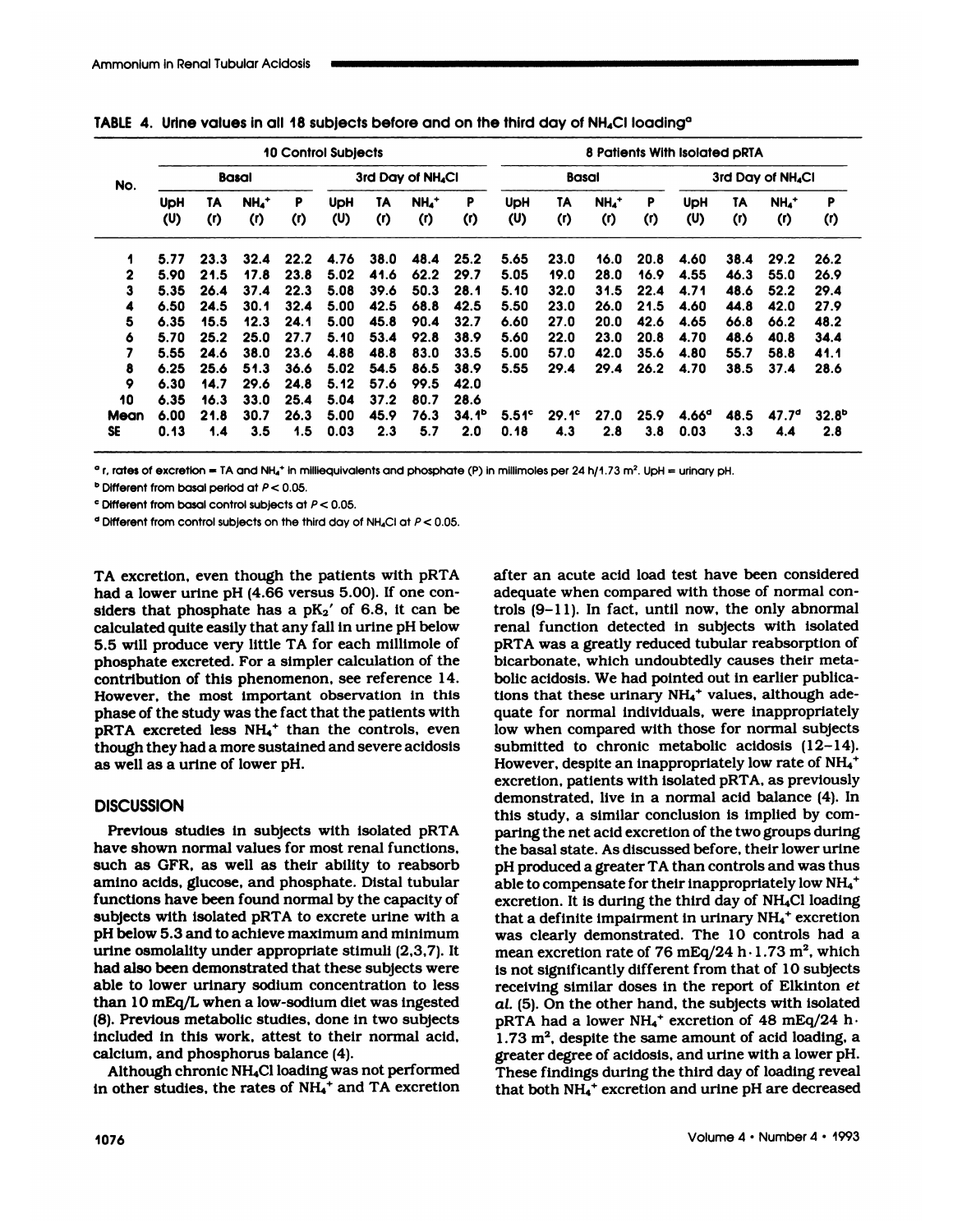in the pRTA group. On the other hand, the controls<br>show higher urine pH and rates of NH<sub>4</sub><sup>+</sup> excretion. in the pRTA group. On the other hand, the contra<br>show higher urine pH and rates of NH<sub>4</sub><sup>+</sup> excretion<br>. Classically, the response to an acute acid load l

the pRTA group. On the other hand, the controls<br>low higher urine pH and rates of  $NH<sub>4</sub>$ <sup>+</sup> excretion.<br>Classically, the response to an acute acid load has<br>leen regarded as an inverse correlation between in the pRTA group. On the other hand, the controls<br>show higher urine pH and rates of  $NH_4^+$  excretion.<br>Classically, the response to an acute acid load has<br>been regarded as an inverse correlation between<br>urine pH and  $NH_4$ in the pRTA group. On the other hand, the controls<br>show higher urine pH and rates of  $NH_4^+$  excretion.<br>Classically, the response to an acute acid load has<br>been regarded as an inverse correlation between<br>urine pH and  $NH_4$ show higher urine pH and rates of  $NH_4$ <sup>+</sup> excretion.<br>Classically, the response to an acute acid load has<br>been regarded as an inverse correlation between<br>urine pH and NH<sub>4</sub><sup>+</sup> excretion (10,11). In other words,<br>there is a Classically, the response to an acute acid load has<br>been regarded as an inverse correlation between<br>urine pH and NH<sub>4</sub><sup>+</sup> excretion (10,11). In other words,<br>there is a concomitant decrease in urine pH along<br>with an increa been regarded as an inverse correlation between<br>urine pH and NH<sub>4</sub><sup>+</sup> excretion (10,11). In other words,<br>there is a concomitant decrease in urine pH along<br>with an increased NH<sub>4</sub><sup>+</sup> excretion. Because other in-<br>vestigators urine pH and NH<sub>4</sub><sup>+</sup> excretion (10,11). In other word<br>there is a concomitant decrease in urine pH alo<br>with an increased NH<sub>4</sub><sup>+</sup> excretion. Because other if<br>vestigators have found the opposite, *i.e.*, a directrelation b there is a concomitant decrease in urine pH along<br>with an increased  $NH_4^+$  excretion. Because other in-<br>vestigators have found the opposite, *t.e.*, a direct<br>correlation between urine pH and ammonium excre-<br>tion, during with an increased NH<sub>4</sub><sup>+</sup> excretion. Because other vestigators have found the opposite, *i.e.*, a direcorrelation between urine pH and ammonium exclion, during chronic acid loading or when only texperimental values are a vestigators have found the opposite, *i.e.*, a direct correlation between urine pH and ammonium excretion, during chronic acid loading or when only the experimental values are analyzed  $(9,12)$ , the importance of NH<sub>3</sub> as correlation between urine pH and ammonium excretion, during chronic acid loading or when only the experimental values are analyzed  $(9,12)$ , the importance of  $NH_3$  as the predominant buffer modifying the urine pH has bec tion, during chronic acid loading or when only the experimental values are analyzed  $(9,12)$ , the importance of  $NH_3$  as the predominant buffer modifying the urine pH has become evident. In this study, the association of experimental values are analyzed  $(9,12)$ , the importance of NH<sub>3</sub> as the predominant buffer modifying the urine pH has become evident. In this study, the association of a lower urine pH in the subjects with pRTA and with tance of  $NH_3$  as the predominant buffer modifying<br>the urine pH has become evident. In this study, the<br>association of a lower urine pH in the subjects with<br>pRTA and with a clear demonstration of an impaired<br>ammonium excre the urine pH has become evident. In this study, the<br>association of a lower urine pH in the subjects with<br>pRTA and with a clear demonstration of an impaired<br>ammonium excretion makes it seem logical to ascribe<br>the low urine pRTA and with a clear demonstration of an impaired<br>ammonium excretion makes it seem logical to ascribe<br>the low urine pH to a decreased ammonia buffer. The<br>control of ammonium excretion by the kidney has<br>been recently revie pRTA and with a clear demonstration of an impaired<br>ammonium excretion makes it seem logical to ascribe<br>the low urine pH to a decreased ammonia buffer. The<br>control of ammonium excretion by the kidney has<br>been recently revie ammonium excretion makes it seem logical to ascribe<br>the low urine pH to a decreased ammonia buffer. The<br>control of ammonium excretion by the kidney has<br>been recently reviewed (15,16). This control is<br>achieved by its rate o the low urine pH to a decreased ammonia buffer. T<br>control of ammonium excretion by the kidney l<br>been recently reviewed (15,16). This control<br>achieved by its rate of production, predominantly<br>the proximal tubule cells, from control of ammonium excretion by the kidney has<br>been recently reviewed (15,16). This control is<br>achieved by its rate of production, predominantly in<br>the proximal tubule cells, from whence it is prefer-<br>entially secreted in been recently<br>achieved by its if<br>the proximal tul<br>entially secreted<br>apical membran<br>The active abs thieved by its rate of production, predominantly<br>the proximal tubule cells, from whence it is prettially secreted into the tubule lumen across<br>bical membrane.<br>The active absorption of NH<sub>4</sub><sup>+</sup> by the thick ascend-<br>g limb o

the proximal tubule cells, from whence it is preferentially secreted into the tubule lumen across the apical membrane.<br>The active absorption of NH<sub>4</sub><sup>+</sup> by the thick ascending limb of Henle's loop allows the accumulation o entially secreted into the tubule lumen across the<br>apical membrane.<br>The active absorption of NH<sub>4</sub><sup>+</sup> by the thick ascend-<br>ing limb of Henle's loop allows the accumulation of<br>ammonium, by countercurrent multiplication, int apical membrane.<br>The active absorption of NH<sub>4</sub><sup>+</sup> by the thick ascend-<br>ing limb of Henle's loop allows the accumulation of<br>ammonium, by countercurrent multiplication, into<br>the renal medullary interstitium. Finally, ammoni The active absorption of  $NH_4^+$  by the thick ascenting limb of Henle's loop allows the accumulation ammonium, by countercurrent multiplication, in the renal medullary interstitium. Finally, ammoniuenters the collecting d ing limb of Henle's loop allows the accumulation of<br>ammonium, by countercurrent multiplication, into<br>the renal medullary interstitium. Finally, ammonium<br>enters the collecting duct mainly through the diffu-<br>sion of NH<sub>3</sub> al ammonium, by countercurrent multiplication, into<br>the renal medullary interstitium. Finally, ammonium<br>enters the collecting duct mainly through the diffu-<br>sion of NH<sub>3</sub> along gradients established by proton<br>secretion. In vi the renal medullary interstitium. Finally, ammonium<br>enters the collecting duct mainly through the diffu-<br>sion of NH<sub>3</sub> along gradients established by proton<br>secretion. In view of the normal renal functions pre-<br>viously des enters the collecting duct mainly through the diffu-<br>sion of NH<sub>3</sub> along gradients established by proton<br>secretion. In view of the normal renal functions pre-<br>viously described in subjects with isolated pRTA, it<br>would seem sion of NH<sub>3</sub> along gradients established by proton<br>secretion. In view of the normal renal functions pre-<br>viously described in subjects with isolated pRTA, it<br>would seem unlikely that the distal tubule or other<br>structures viously described in subjects with isolated pRTA, it<br>would seem unlikely that the distal tubule or other<br>structures within the renal medulla were the cause<br>of an inadequate supply of NH<sub>3</sub> to the final urine.<br>Instead, as o viously described in subjects with isolated pRTA, if would seem unlikely that the distal tubule or other structures within the renal medulla were the cause of an inadequate supply of NH<sub>3</sub> to the final urine. Instead, as o would seem unlikely that the distal tubule or other<br>structures within the renal medulla were the cause<br>of an inadequate supply of NH<sub>3</sub> to the final urine.<br>Instead, as originally suggested (3), a defect in am-<br>monia produc structures within the renal medulla were the cause<br>of an inadequate supply of NH<sub>3</sub> to the final urine.<br>Instead, as originally suggested (3), a defect in am-<br>monia production within the proximal tubule cells<br>would be a mor of an inadequate supply of  $NH_3$  to the final urine.<br>Instead, as originally suggested (3), a defect in am-<br>monia production within the proximal tubule cells<br>would be a more likely explanation. Also, because a<br>decreased bi Instead, as originally suggested (3), a defect in am-<br>monia production within the proximal tubule cells<br>would be a more likely explanation. Also, because a<br>decreased bicarbonate reabsorption by the proximal<br>tubule could re monia production within the proximal tubule cells<br>would be a more likely explanation. Also, because a<br>decreased bicarbonate reabsorption by the proximal<br>tubule could render a fluid of higher pH at this site<br>than in the aci would be a more likely exercised bicarbonate retubule could render a fluch<br>than in the acidotic condecrease in NH<sub>3</sub> trapping<br>Another explanation i creased bicarbonate reabsorption by the proximal<br>bule could render a fluid of higher pH at this site<br>an in the acidotic controls, this could lead to a<br>crease in NH<sub>3</sub> trapping.<br>Another explanation for a decreased ammonium<br>

tubule could render a fluid of higher pH at this s<br>than in the acidotic controls, this could lead to<br>decrease in  $NH_3$  trapping.<br>Another explanation for a decreased ammoni<br>secretion in the proximal tubule would be an impa than in the acidotic controls, this could lead to<br>decrease in NH<sub>3</sub> trapping.<br>Another explanation for a decreased ammoni<br>secretion in the proximal tubule would be an imp<br>ment in the apical Na<sup>+</sup>/NH<sub>4</sub><sup>+</sup> exchange mechanis decrease in NH<sub>3</sub> trapping.<br>
Another explanation for a decreased ammonium<br>
secretion in the proximal tubule would be an impair-<br>
ment in the apical Na<sup>+</sup>/NH<sub>4</sub><sup>+</sup> exchange mechanism.<br>
More recently, Halperin *et al.* (17)

Another explanation for a decreased ammonium<br>secretion in the proximal tubule would be an impair-<br>ment in the apical  $\text{Na}^*/\text{NH}_4{}^+$  exchange mechanism.<br>More recently, Halperin *et al.* (17) have suggested<br>an interesti secretion in the proximal tubule would be an impair-<br>ment in the apical  $\text{Na}^+/\text{NH}_4^+$  exchange mechanism.<br>More recently, Halperin *et al.* (17) have suggested<br>an interesting hypothesis to explain both the de-<br>creased ment in the apical Na<sup>+</sup>/NH<sub>4</sub><sup>+</sup> exchange mechanism.<br>More recently, Halperin *et al.* (17) have suggested<br>an interesting hypothesis to explain both the de-<br>creased renal threshold for bicarbonate reabsorption<br>and the imp More recently, Halperin *et al.* (17) have suggested<br>an interesting hypothesis to explain both the de-<br>creased renal threshold for bicarbonate reabsorption<br>and the impaired ammonium excretion seen in these<br>subjects with i an interesting hypothesis to explain both the decreased renal threshold for bicarbonate reabsorption<br>and the impaired ammonium excretion seen in these<br>subjects with isolated pRTA. They proposed that in<br>spite of the patient creased renal threshold for bicarbonate reabsorption<br>and the impaired ammonium excretion seen in these<br>subjects with isolated pRTA. They proposed that in<br>spite of the patients' chronic state of metabolic aci-<br>dosis, the in and the impaired ammonium excretion seen in these<br>subjects with isolated pRTA. They proposed that in<br>spite of the patients' chronic state of metabolic aci-<br>dosis, the intracellular fluid (ICF) pH of their proximal<br>convolut subjects with is<br>spite of the pati<br>dosis, the intrace<br>convoluted tubu<br>normal subjects<br>This decrease is die of the patients' chronic state of metabolic aci-<br>sis, the intracellular fluid (ICF) pH of their proximal<br>nnvoluted tubules might be more alkaline than in<br>ormal subjects.<br>This decrease in ICF hydrogen ion concentrati

porter, and thus to a decreased bicarbonate reabsorp-<br>
1077 Jungas R. Biochemistry and physiology of am-<br>
1077 Jungas R. Biochemistry and physiology of am-<br>
1077 Jungas R. Biochemistry and physiology of am-<br>
1077 Mound of dosis, the intracellular fluid (ICF) pH of their proxime<br>convoluted tubules might be more alkaline than is<br>normal subjects.<br>This decrease in ICF hydrogen ion concentratio<br>would lead to a lesser activity of the Na/H ion ant convoluted tubules might be more alkaline than in<br>normal subjects.<br>This decrease in ICF hydrogen ion concentration<br>would lead to a lesser activity of the Na/H ion anti-<br>porter, and thus to a decreased bicarbonate reabsorp-

Brenes and Sanchez<br>production is a low ICF pH of the proximal tubular<br>cells (19), they have proposed that this relative alkaproduction is a low ICF pH of the proximal tubula<br>cells (19), they have proposed that this relative alka<br>linity of the proximal tubular cells could also explai production is a low ICF pH of the proximal tubular<br>cells (19), they have proposed that this relative alka-<br>linity of the proximal tubular cells could also explain<br>the lower rates of ammonium excretion, even under production is a low ICF pH of the proximal tubular<br>cells (19), they have proposed that this relative alka-<br>linity of the proximal tubular cells could also explain<br>the lower rates of ammonium excretion, even under<br>NH<sub>4</sub>Cl l cells (19), they have proposed that this relative alka-<br>linity of the proximal tubular cells could also explain<br>the lower rates of ammonium excretion, even under<br>NH<sub>4</sub>Cl loading.

# ACKNOWLEDGMENTS

We thank Dr. Mitchell L. Halperin, of St. Michael's Hospital, Toronto, Ontario, Canada, for kindly reviewing the manuscript. We also ACKNOWLEDGMENTS<br>We thank Dr. Mitchell L. Halperin, of St. Michael's Hospital, Toronto,<br>Ontario, Canada, for kindly reviewing the manuscript. We also<br>thank Dr. Jorge N. Brenes for technical and clinical assistance ACKNOWLEDGMENTS<br>We thank Dr. Mitchell L. Halperin, of St. Michael's Hospital, Toronto,<br>Ontario, Canada, for kindly reviewing the manuscript. We also<br>thank Dr. Jorge N. Brenes for technical and clinical assistance<br>during th We thank Dr. Mitchell L. Halperin, o<br>Ontario, Canada, for kindly revie<br>thank Dr. Jorge N. Brenes for te<br>during the initial part of this work.

## **REFERENCES**

- iring the initial part of this work.<br>
EFERENCES<br>
1. Morris RC: Renal tubular acidosis. Mechanism<br>
classification and implications. N Engl J M RENCES<br>Morris RC: Renal tubular acidosis. Mechanisms.<br>classification and implications. N Engl J Med<br>1969;281:1405–1413. 1969:281:1405-1413. EFERENCES<br>
1. Morris RC: Renal tubular acidosis. Mechanism<br>
classification and implications. N Engl J Me<br>
1969:281:1405-1413.<br>
2. Rodriguez-Soriano J, Boichis H, Stark H, Ede<br>
man CM: Proximal renal tubular acidosis.
- Morris RC: Renal tubular acidosis. Mechanisms,<br>classification and implications. N Engl J Med<br>1969:281:1405–1413.<br>Rodriguez-Soriano J, Boichis H, Stark H, Edel-<br>man CM: Proximal renal tubular acidosis. A<br>defect in bicarbona Morris RC: Renal tubular acidosis. Mechanisms<br>classification and implications. N Engl J Mec<br>1969:281:1405–1413.<br>Rodriguez-Soriano J, Boichis H, Stark H, Edel-<br>man CM: Proximal renal tubular acidosis. A<br>defect in bicarbonat classification and implications. N Engl J Med<br>1969:281:1405–1413.<br>Rodriguez-Soriano J, Boichis H, Stark H, Edelman CM: Proximal renal tubular acidosis. A<br>defect in bicarbonate reabsorption with nor-<br>mal urinary acidificati 1969:28<br>**Rodrigu<br>man Cl**<br>defect i<br>mal uri<br>81-98.<br>Brenes i 2. Rodriguez-Soriano J, Boichis H, Stark H, Edelman CM: Proximal renal tubular acidosis. A defect in bicarbonate reabsorption with normal urinary acidification. Pediatr Res 1967;1:<br>81–98.<br>3. Brenes LG, Brenes JN, Hernandez
- defect in bicarbonate reabsorption with nor-<br>mal urinary acidification. Pediatr Res 1967;1:<br>81-98.<br>3. **Brenes LG, Brenes JN, Hernandez MM**: Familial<br>proximal renal tubular acidosis. A distinct clin-<br>ical entity. Am J Med 1 ical entity. Am J Med 1977:63:244-252. mal urinary acidification. Pediatr Res 1967;1:<br>81–98.<br>3. Brenes LG, Brenes JN, Hernandez MM: Familial<br>proximal renal tubular acidosis. A distinct clin-<br>ical entity. Am J Med 1977;63:244–252.<br>4. Lemann J, Wilz DR, Brenes LG
- 81-98.<br>
Brenes LG, Brenes JN, Hernandez MM: Familial<br>
proximal renal tubular acidosis. A distinct clin-<br>
ical entity. Am J Med 1977;63:244-252.<br> **Lemann J, Wilz DR, Brenes LG:** Acid, calcium<br>
and phosphorous balance in pro Brenes LG, Brenes JN, Hernandez MM: Fam<br>proximal renal tubular acidosis. A distinct dical entity. Am J Med 1977;63:244–252.<br>Lemann J, Wilz DR, Brenes LG: Acid, calc<br>and phosphorous balance in proximal rena<br>bular acidosis. proximal renal tubular acidosis. A distinct clinical entity. Am J Med 1977;63:244–252.<br>4. Lemann J, Wilz DR, Brenes LG: Acid, calcium<br>and phosphorous balance in proximal renal tu-<br>bular acidosis. Kidney Int 1976;10:561A.<br>5
- ical entity. Am J Med 1977;63:244–252.<br>Lemann J, Wilz DR, Brenes LG: Acid, calcium<br>and phosphorous balance in proximal renal tu-<br>bular acidosis. Kidney Int 1976;10:561A.<br>Elkinton JR, Huth EJ, Webster GD, McCance<br>RA: The re Lemann J, Wilz DR, Brenes LG: Acid, calcium<br>and phosphorous balance in proximal renal tu-<br>bular acidosis. Kidney Int 1976;10:561A.<br>Elkinton JR, Huth EJ, Webster GD, McCance<br>RA: The renal excretion of Hydrogen ion in renal<br> and phosphorous balance in proximal renal tubular acidosis. Kidney Int 1976;10:561A.<br>Elkinton JR, Huth EJ, Webster GD, McCance<br>RA: The renal excretion of Hydrogen ion in renal<br>tubular acidosis. I Guantitative assessment of bular acidosis. Kidney Int 197<br>**Elkinton JR, Huth EJ, Webs**<br>**RA:** The renal excretion of Hydubular acidosis. I Quantitati<br>the response to ammonium c<br>load. Am J Med 1960;29:554-<br>**Sanchez MI:** Valores de refere 5. Elkinton JR, Huth EJ, Webster GD, McCance<br>RA: The renal excretion of Hydrogen ion in renal<br>tubular acidosis. I Quantitative assessment of<br>the response to ammonium chloride as an acid<br>load. Am J Med 1960;29:554–575.<br>6. S RA: The renal excretion of Hydrogen ion in renal<br>tubular acidosis. I Guantitative assessment of<br>the response to ammonium chloride as an acid<br>load. Am J Med 1960;29:554–575.<br>Sanchez MI: Valores de referencia de pH y gases<br>a
- tubular acidosis. I Quantitative asses:<br>the response to ammonium chloride as<br>load. Am J Med 1960:29:554–575.<br>Sanchez MI: Valores de referencia de pi<br>arteriales en niños y adultos de San Jo<br>Rica. Rev Cost Cienc Med 1986:7:3 the response to ammonium chloride as an acid<br>
load. Am J Med 1960;29:554–575.<br>
6. Sanchez MI: Valores de referencia de pH y gases<br>
arteriales en niños y adultos de San Jose, Costa<br>
Rica. Rev Cost Cienc Med 1986;7:343–348.<br> load. Am J Med 1960;29:554–575.<br>Sanchez MI: Valores de referencia de pH y gases<br>arteriales en niños y adultos de San Jose, Costa<br>Rica. Rev Cost Cienc Med 1986;7:343–348.<br>Nash MA, Torrado AD, Greifer I, Spitzer A,<br>Edelmann Sanchez MI: Valores de referencia de<br>arteriales en niños y adultos de San .<br>Rica. Rev Cost Cienc Med 1986;7:34:3<br>Nash MA, Torrado AD, Greifer I,<br>Edelmann CM: Renal tubular acidosi<br>and children. J Pediatr 1972;80:738-<br>Brene
- arteriales en niños y adultos de San Jose, Costa<br>Rica. Rev Cost Cienc Med 1986;7:343–348.<br>7. Nash MA, Torrado AD, Greifer I, Spitzer A,<br>Edelmann CM: Renal tubular acidosis in infant<br>and children. J Pediatr 1972;80:738–748.
- Rica. Rev Cost Cienc Med 1986;7:343–348.<br>Nash MA, Torrado AD, Greifer I, Spitzer A,<br>Edelmann CM: Renal tubular acidosis in infant<br>and children. J Pediatr 1972;80:738–748.<br>Brenes JN, Hernandez MM, Rodriguez VM,<br>Brenes LG: C Nash MA, Torrado AD, Greifer I, Spitzer A, Edelmann CM: Renal tubular acidosis in infant<br>and children. J Pediatr 1972;80:738–748.<br>Brenes JN, Hernandez MM, Rodriguez VM,<br>Brenes JG: Correction of bicarbonate wasting in<br>proxi Edelmann CM: Renal tubular acidosis in infant<br>and children. J Pediatr 1972;80:738–748.<br>Brenes JN, Hernandez MM, Rodriguez VM,<br>Brenes LG: Correction of bicarbonate wasting in<br>proximal renal tubular acidosis by chloride re-<br> and children. J Pediatr 1972;80:738–748.<br>
8. **Brenes JN, Hernandez MM, Rodriguez VM,**<br> **Brenes LG:** Correction of bicarbonate wasting in<br>
proximal renal tubular acidosis by chloride re-<br>
striction. Clin Res 1974;22:518A.<br> Brenes JN, Hernandez MM, Rodriguez V<br>Brenes LG: Correction of bicarbonate wasting<br>proximal renal tubular acidosis by chloride<br>striction. Clin Res 1974;22:518A.<br>Tannen RL: The response of normal subjects<br>the short ammonium
- 9. Tannen RL: The response of normal subjects to<br>the short ammonium chloride test: The modify-<br>ing influence of renal ammonia production. Clin<br>Sci 1971;41:583–595.<br>10. Morris RC Jr, Fudenberg HH: Impaired renal ScI 1971;41:583-595. striction. Clin Res 1974;22:518A.<br>
9. Tannen RL: The response of normal subjects to<br>
the short ammonium chloride test: The modify-<br>
ing influence of renal ammonia production. Clin<br>
Sci 1971;41:583–595.<br>
10. Morris RC Jr, F Tannen RL: The response of normal sub-<br>the short ammonium chloride test: The<br>ing influence of renal ammonia producti-<br>Sci 1971;41:583-595.<br>Morris RC Jr, Fudenberg HH: Impaire<br>acidification in patients with hypergami<br>ullnem
- the short ammonium chloride test: The moing influence of renal ammonia production.<br>Sci 1971;41:583–595.<br>Morris RC Jr, Fudenberg HH: Impaired r<br>acidification in patients with hypergammaquilnemia. Medicine (Baltimore) 1967;4 ing influence of renal ammonia production. Clin<br>
Sci 1971;41:583–595.<br>
10. **Morris RC Jr, Fudenberg HH:** Impaired renal<br>
acidification in patients with hypergammaglob-<br>
ulinemia. Medicine (Baltimore) 1967;46:57–69.<br>
11. **W** Sci 1971;41:583–595.<br>Morris RC Jr, Fudenberg HH: Impaired<br>acidification in patients with hypergamm<br>ulinemia. Medicine (Baltimore) 1967;46:5<br>Wrong O, Davies HEF: The excretion of i<br>renal disease. Q J Med 1959;28:110–313<br>Mad 10. Morris RC Jr, Fudenberg HH: Impaired renal<br>acidification in patients with hypergammaglob-<br>ulinemia. Medicine (Baltimore) 1967;46:57–69.<br>11. Wrong O, Davies HEF: The excretion of acid in<br>renal disease. Q J Med 1959;28:1
- 
- acidification in patients with hypergammaglob<br>ulinemia. Medicine (Baltimore) 1967;46:57–69.<br>Wrong O, Davies HEF: The excretion of acid in<br>renal disease. Q J Med 1959;28:110–313.<br>Madison LL, Seldin DW: Ammonia excretion<br>and ulinemia. Medicine (Baltimore) 1967;46:57–69.<br>Wrong O, Davies HEF: The excretion of acid in<br>renal disease. Q J Med 1959;28:110–313.<br>Madison LL, Seldin DW: Ammonia excretion<br>and renal enzymatic adaptation in human sub-<br>ject **Wrong O, Davies HEF:** The excretion of acid in renal disease. Q J Med 1959;28:110–313.<br>Madison LL, Seldin DW: Ammonia excretion and renal enzymatic adaptation in human subjects, as disclosed by administration of precurso 1615-1627.<br>13. Pitts RF: Renal production and excretion of am-12. **Madison LL, Seldin DW:** Ammonia excretion<br>and renal enzymatic adaptation in human sub-<br>jects, as disclosed by administration of pre-<br>cursor of amino acids. J Clin Invest 1958;37:<br> $1615-1627$ .<br>13. Pitts RF: Renal prod and renal enzymatic adaptation<br>jects, as disclosed by adminis<br>cursor of amino acids. J Clin<br>1615–1627.<br>Pitts RF: Renal production and monia. Am J Med 1964;36:720-<br>Simpson DR: Control of hydroge jects, as disclosed by administration of<br>cursor of amino acids. J Clin Invest 1958<br>1615–1627.<br>13. **Pitts RF:** Renal production and excretion of<br>monia. Am J Med 1964:36:720–742.<br>14. **Simpson DR:** Control of hydrogen ion hom
- 
- normal subjects.<br>
This decrease in ICF hydrogen ion concentration<br>
would lead to a lesser activity of the Na/H ion anti-<br>
1971;50:503-541.<br>
15. Halperin ML, Kamel K, Ethier J, Stinebaugh B, cursor of amino acids. J Clin Invest 1958;37:<br>1615–1627.<br>Pitts RF: Renal production and excretion of am-<br>monia. Am J Med 1964;36:720–742.<br>Simpson DR: Control of hydrogen ion homeosta-<br>sis and renal acidosis. Medicine (Balt 13. Pitts RF: Renal production and excretion of ammonia. Am J Med 1964;36:720–742.<br>
14. Simpson DR: Control of hydrogen ion homeostasis and renal acidosis. Medicine (Baltimore)<br>
1971;50:503–541.<br>
15. Halperin ML, Kamel K,
	- monia. Am J Med 1964:36:720–742.<br>Simpson DR: Control of hydrogen ion homeosta-<br>sis and renal acidosis. Medicine (Baltimore)<br>1971:50:503–541.<br>Halperin ML, Kamel K, Ethier J, Stinebaugh B,<br>Jungas R. Biochemistry and physiolo Simpson DR: Control of hydrogen ion homeostasis and renal acidosis. Medicine (Baltimore)<br>1971;50:503–541.<br>Halperin ML, Kamel K, Ethier J, Stinebaugh B,<br>Jungas R. Biochemistry and physiology of am-<br>monium excretion. In: Sel